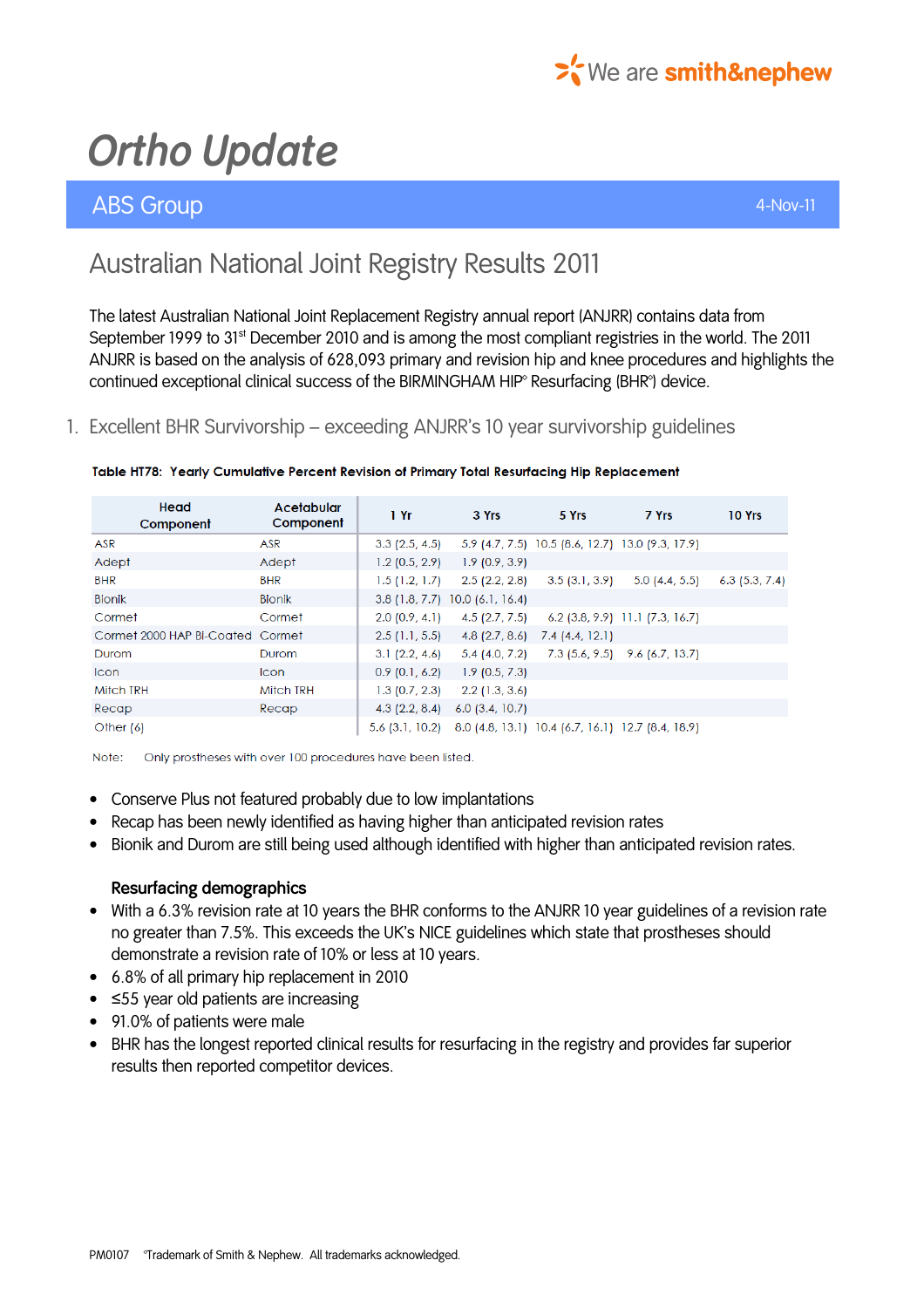

## ABS Group 4-Nov-11 and 200 million and 200 million and 200 million and 200 million and 4-Nov-11

## 2. BHR<sup>®</sup> vs. THR – BHR survivorship outperforms THR

• BHR revision rate for all diagnoses at 10 years is 6.3%

#### Table HT14: Yearly Cumulative Percent Revision of Primary Total Conventional Hip Replacement by Primary **Diagnosis**

| <b>CPR</b>                     | 1 Yr             | 3 Yrs              | 5 Yrs            | 7 Yrs            | 10 Yrs            |
|--------------------------------|------------------|--------------------|------------------|------------------|-------------------|
| Osteoarthritis                 | 1.5(1.4, 1.5)    | $2.6$ (2.5, 2.7)   | $3.4$ (3.3, 3.5) | 4.4(4.2, 4.5)    | $6.2$ (5.9, 6.5)  |
| <b>Osteonecrosis</b>           | 2.1(1.8, 2.5)    | $3.4$ (3.0, 3.9)   | $4.6$ (4.0, 5.2) | $5.6$ (5.0, 6.4) | $7.2$ (6.2, 8.5)  |
| <b>Fractured Neck Of Femur</b> | 3.0(2.6, 3.4)    | 4.5(4.0, 5.1)      | 5.5(4.9, 6.3)    | 6.5(5.6, 7.4)    |                   |
| <b>Rheumatoid Arthritis</b>    | $2.0$ (1.6, 2.7) | $3.9$ $(3.1, 4.8)$ | $4.4$ (3.6, 5.3) | 5.4(4.5, 6.6)    | 7.5(5.8, 9.6)     |
| Developmental Dysplasia        | $2.2$ (1.7, 2.8) | 3.3(2.7, 4.1)      | $4.4$ (3.5, 5.4) | 5.4(4.4, 6.6)    | $6.4$ (5.0, 8.1)  |
| Other $(6)$                    | $2.8$ (2.3, 3.5) | $4.4$ (3.7, 5.3)   | $5.2$ (4.3, 6.2) | $6.0$ (5.0, 7.3) | $7.6$ (5.7, 10.1) |

This is supported when revision rate is expressed as number of revisions per 100 observed years.

• BHR revision rate per 100 observed years is 0.72% outperforming THR for all diagnoses

Table HT13: Revision Rates of Primary Total Conventional Hip Replacement by Primary Diagnosis

| <b>Primary Diagnosis</b> | <b>N</b> Revised | N Total | Obs. Years | Revisions/100 Obs. Yrs<br>$(95\% \text{ Cl})$ |
|--------------------------|------------------|---------|------------|-----------------------------------------------|
| Osteoarthritis           | 5353             | 173591  | 725009     | $0.74$ (0.72, 0.76)                           |
| <b>Osteonecrosis</b>     | 296              | 7180    | 30945      | $0.96$ (0.85, 1.07)                           |
| Fractured Neck Of Femur  | 316              | 7353    | 22147      | $1.43$ (1.27, 1.59)                           |
| Rheumatoid Arthritis     | 113              | 2519    | 12019      | 0.94(0.77, 1.13)                              |
| Developmental Dysplasia  | 105              | 2570    | 11794      | $0.89$ (0.73, 1.08)                           |
| Other $(6)$              | 138              | 3369    | 10803      | $1.28$ (1.07, 1.51)                           |
| <b>TOTAL</b>             | 6321             | 196582  | 812718     | 0.78(0.76, 0.80)                              |

Note: Only prostheses with over 1000 procedures have been listed.

Table HT77: Revision Rates of Primary Total Resurfacing Hip Replacement

| Head<br>Component                | Acetabular<br>Component | <b>N</b> Revised | N Total | <b>Obs. Years</b> | Revisions/100 Obs. Yrs<br>$(95\% \text{ Cl})$ |
|----------------------------------|-------------------------|------------------|---------|-------------------|-----------------------------------------------|
| <b>ASR</b>                       | <b>ASR</b>              | 103              | 1167    | 4932              | 2.09 (1.70, 2.53)                             |
| Adept                            | Adept                   | 8                | 415     | 1223              | $0.65$ (0.28, 1.29)                           |
| <b>BHR</b>                       | <b>BHR</b>              | 373              | 9678    | 51745             | $0.72$ (0.65, 0.80)                           |
| <b>Bionik</b>                    | <b>Bionik</b>           | 18               | 192     | 495               | $3.64$ (2.16, 5.75)                           |
| Cormet                           | Cormet                  | 27               | 363     | 1539              | $1.75$ (1.16, 2.55)                           |
| Cormet 2000 HAP Bi-Coated Cormet |                         | 18               | 245     | 930               | $1.94$ (1.15, 3.06)                           |
| Durom                            | Durom                   | 58               | 837     | 3723              | $1.56$ (1.18, 2.01)                           |
| <b>Icon</b>                      | <b>Icon</b>             | 3                | 113     | 401               | $0.75$ (0.15, 2.19)                           |
| <b>Mitch TRH</b>                 | <b>Mitch TRH</b>        | 17               | 918     | 2065              | $0.82$ (0.48, 1.32)                           |
| Recap                            | Recap                   | 13               | 192     | 577               | $2.25$ (1.20, 3.85)                           |
| Other $(6)$                      |                         | 22               | 178     | 1046              | $2.10$ (1.32, 3.19)                           |
| <b>TOTAL</b>                     |                         | 660              | 14298   | 68673             | 0.96(0.89, 1.04)                              |

Note: Only prostheses with over 100 procedures have been listed.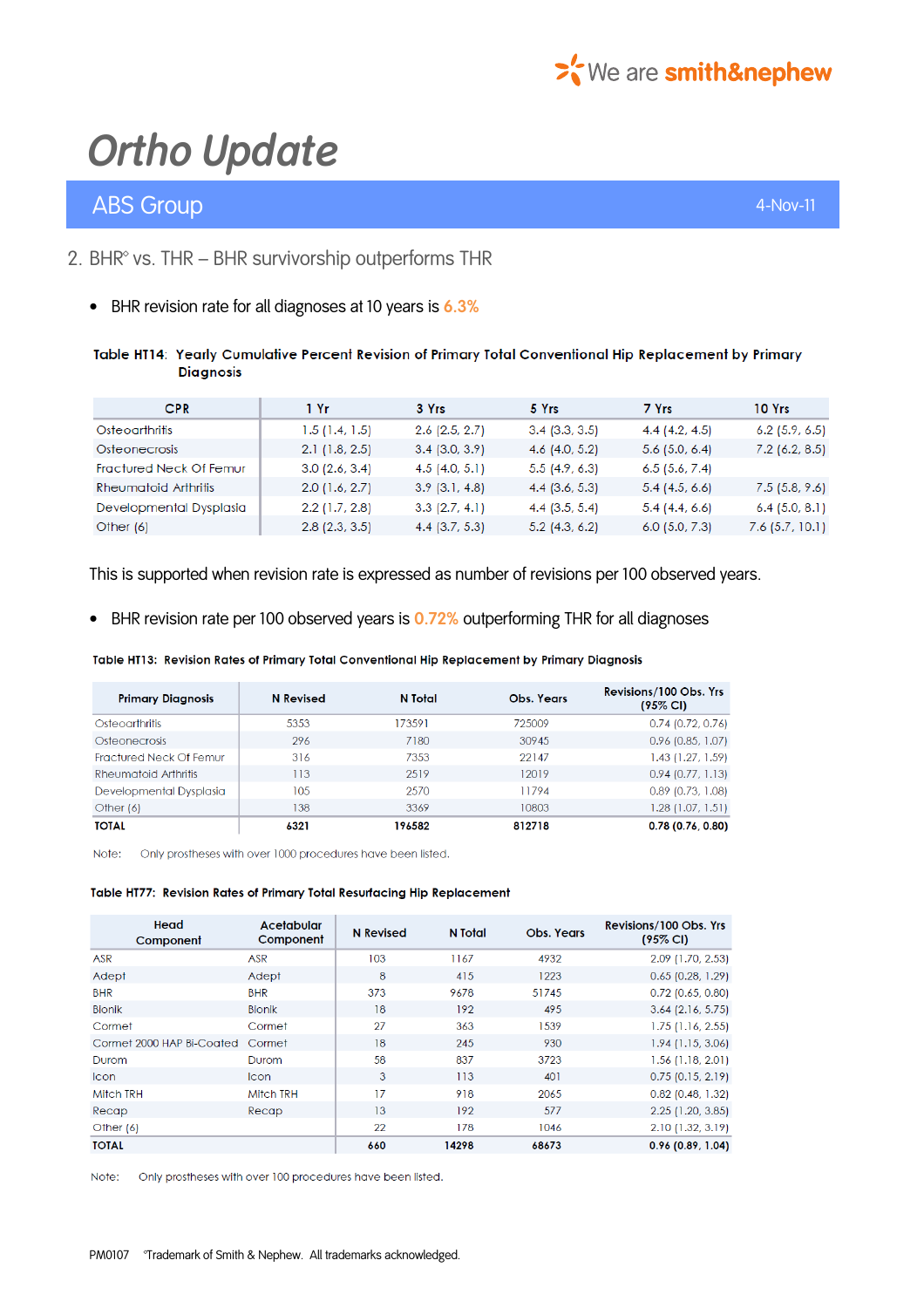

## ABS Group 4-Nov-11

### BHR outperforms THR in patients under 64 years of age

BHR survivorship at 10 years (6.3%) for all ages and diagnoses is superior to THR survivorship for OA in patients under 64 years for both genders

#### Table HT24: Yearly Cumulative Percent Revision of Primary Total Conventional Hip Replacement by Fixation and Age (Primary Diagnosis OA)

| Age       | <b>Fixation</b>   | 1Yr              | 3 Yrs            | 5 Yrs            | 7 Yrs            | 10 Yrs             |
|-----------|-------------------|------------------|------------------|------------------|------------------|--------------------|
| $55$      | Cemented          | $1.3$ (0.6, 2.6) | $2.6$ (1.6, 4.2) | 4.1 $(2.7, 6.2)$ | $5.6$ (3.8, 8.2) |                    |
|           | Cementless        | 1.4(1.3, 1.7)    | $3.3$ (3.0, 3.6) | $4.3$ (3.9, 4.7) | $5.0$ (4.6, 5.5) | $6.8$ (5.8, 8.0)   |
|           | <b>Hybrid</b>     | $1.1$ (0.8, 1.6) | 1.8(1.4, 2.5)    | 3.1(2.4, 3.9)    | $5.2$ (4.1, 6.6) | 9.1(6.6, 12.4)     |
| $55 - 64$ | Cemented          | 1.5(1.0, 2.1)    | $3.0$ (2.3, 3.9) | 4.1 $(3.3, 5.2)$ | $5.4$ (4.3, 6.7) | $10.6$ (8.0, 13.9) |
|           | <b>Cementless</b> | 1.5(1.4, 1.6)    | $2.9$ (2.7, 3.1) | $3.8$ (3.6, 4.1) | $4.8$ (4.5, 5.2) | 7.5(6.5, 8.6)      |
|           | <b>Hybrid</b>     | $1.0$ (0.9, 1.3) | $2.0$ (1.7, 2.3) | $2.9$ (2.5, 3.3) | $4.2$ (3.7, 4.9) | $6.2$ (5.3, 7.3)   |
| $65 - 74$ | Cemented          | $1.0$ (0.8, 1.3) | $2.2$ (1.8, 2.6) | $3.2$ (2.7, 3.7) | 4.6 $(4.0, 5.3)$ | $6.3$ (5.4, 7.5)   |
|           | Cementless        | 1.5(1.4, 1.7)    | $2.6$ (2.5, 2.8) | 3.5(3.3, 3.7)    | 4.2 $(4.0, 4.5)$ | $5.9$ (5.0, 6.9)   |
|           | <b>Hybrid</b>     | $1.2$ (1.1, 1.4) | $2.2$ (2.0, 2.4) | 3.0(2.7, 3.2)    | $3.8$ (3.5, 4.1) | $5.0$ (4.5, 5.6)   |
| $\geq$ 75 | Cemented          | $1.0$ (0.8, 1.3) | 1.8(1.5, 2.1)    | $2.6$ (2.2, 3.0) | $3.0$ (2.6, 3.5) | 4.4 $(3.4, 5.6)$   |
|           | <b>Cementless</b> | $2.3$ (2.1, 2.5) | $3.4$ (3.2, 3.7) | $4.2$ (3.9, 4.5) | $5.2$ (4.8, 5.7) | $7.2$ (5.6, 9.2)   |
|           | <b>Hybrid</b>     | 1.2(1.1, 1.4)    | 2.1(1.9, 2.3)    | 2.7(2.5, 3.0)    | 3.4(3.1, 3.7)    | 4.3 $(3.7, 5.0)$   |

This is supported when revision rate is expressed as number of revisions per 100 observed years.

- BHR revision/100 observed years is 0.72%
- Male and Female under 64 years of age have a higher revision rate than 0.72%

#### Table HT19: Revision Rates of Primary Total Conventional Hip Replacement by Age and Gender (Primary **Diagnosis OA)**

| Gender       | Age       | <b>N</b> Revised | N Total | <b>Obs. Years</b> | Revisions/100 Obs. Yrs<br>$(95\% \text{ Cl})$ |
|--------------|-----------|------------------|---------|-------------------|-----------------------------------------------|
| Male         | < 55      | 320              | 9657    | 41311             | $0.77$ (0.69, 0.86)                           |
|              | $55 - 64$ | 695              | 20270   | 86611             | $0.80$ (0.74, 0.86)                           |
|              | $65 - 74$ | 869              | 28996   | 124220            | $0.70$ (0.65, 0.75)                           |
|              | $\geq$ 75 | 663              | 20654   | 78257             | $0.85$ (0.78, 0.91)                           |
| Female       | < 55      | 320              | 8262    | 34728             | $0.92$ (0.82, 1.03)                           |
|              | $55 - 64$ | 668              | 20799   | 86317             | $0.77$ (0.72, 0.83)                           |
|              | $65 - 74$ | 953              | 32069   | 138647            | $0.69$ (0.64, 0.73)                           |
|              | $\geq$ 75 | 865              | 32884   | 134919            | $0.64$ (0.60, 0.69)                           |
| <b>TOTAL</b> |           | 5353             | 173591  | 725009            | 0.74(0.72, 0.76)                              |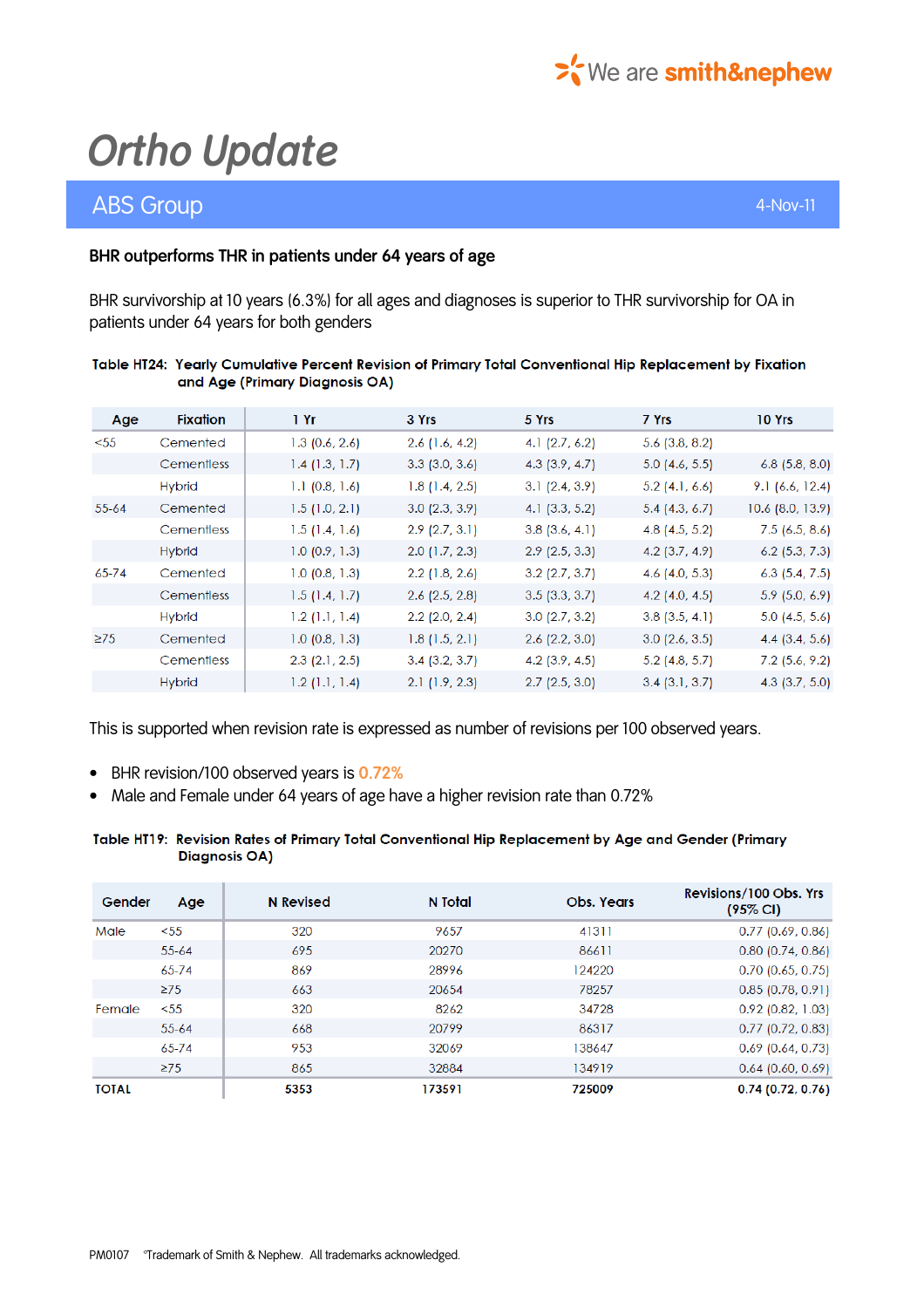

## ABS Group 4-Nov-11 and 200 million and 200 million and 200 million and 200 million and 4-Nov-11

### BHR provides superior results compared to THR in patients  $\leq 64$  regardless of the fixation

• BHR revision rate of 6.3% at 10 years outperforms THR revision rates for males and females <64 years.

### Table HT20: Yearly Cumulative Percent Revision of Primary Total Conventional Hip Replacement by Age and **Gender (Primary Diagnosis OA)**

| Gender | Age       | 1 Yr             | 3 Yrs            | 5 Yrs            | 7 Yrs            | 10 Yrs           |
|--------|-----------|------------------|------------------|------------------|------------------|------------------|
| Male   | < 55      | $1.2$ (1.0, 1.5) | 2.7(2.4, 3.1)    | $3.7$ (3.3, 4.2) | 4.6 $(4.1, 5.2)$ | 7.5(6.1, 9.2)    |
|        | $55 - 64$ | $1.5$ (1.3, 1.6) | $2.8$ (2.5, 3.0) | $3.6$ (3.3, 3.9) | $4.9$ (4.5, 5.3) | 8.0(6.9, 9.3)    |
|        | 65-74     | 1.3(1.2, 1.4)    | $2.4$ (2.2, 2.6) | $3.3$ (3.1, 3.5) | $4.4$ (4.1, 4.7) | $5.8$ (5.1, 6.5) |
|        | $\geq$ 75 | 1.8(1.6, 2.0)    | $2.9$ (2.7, 3.2) | $3.8$ (3.5, 4.2) | 4.6 $(4.2, 5.0)$ | $6.4$ (5.4, 7.7) |
| Female | $55$      | 1.6(1.3, 1.9)    | $3.4$ (3.0, 3.8) | $4.5$ (4.0, 5.1) | $5.7$ (5.0, 6.4) | $7.0$ (6.0, 8.2) |
|        | $55 - 64$ | 1.3(1.2, 1.5)    | $2.6$ (2.4, 2.9) | $3.6$ (3.3, 3.9) | 4.6 $(4.2, 5.0)$ | $6.9$ (6.0, 7.9) |
|        | $65 - 74$ | 1.4(1.3, 1.6)    | $2.5$ (2.3, 2.7) | $3.3$ (3.0, 3.5) | 4.0 $(3.7, 4.3)$ | 5.4(4.9, 6.1)    |
|        | $\geq$ 75 | 1.5(1.4, 1.6)    | $2.3$ (2.1, 2.5) | $3.0$ (2.7, 3.2) | $3.7$ (3.4, 3.9) | 4.6 $(4.0, 5.3)$ |

This is supported when revision rate is expressed as number of revisions per 100 observed years.

• BHR revision/100 observed years is 0.72%

#### Table HT23: Revision Rates of Primary Total Conventional Hip Replacement by Fixation and Age (Primary **Diagnosis OA)**

| Age          | <b>Fixation</b>   | <b>N</b> Revised | N Total | <b>Obs. Years</b> | Revisions/100 Obs. Yrs<br>$(95\% \text{ Cl})$ |
|--------------|-------------------|------------------|---------|-------------------|-----------------------------------------------|
| < 55         | Cemented          | 29               | 641     | 3597              | $0.81$ (0.54, 1.16)                           |
|              | Cementless        | 519              | 14608   | 60160             | $0.86$ (0.79, 0.94)                           |
|              | <b>Hybrid</b>     | 92               | 2670    | 12281             | $0.75$ (0.60, 0.92)                           |
| $55 - 64$    | Cemented          | 107              | 2068    | 11429             | $0.94$ (0.77, 1.13)                           |
|              | <b>Cementless</b> | 990              | 29853   | 120871            | $0.82$ (0.77, 0.87)                           |
|              | <b>Hybrid</b>     | 266              | 9148    | 40629             | $0.65$ (0.58, 0.74)                           |
| $65 - 74$    | Cemented          | 217              | 5742    | 31869             | $0.68$ (0.59, 0.78)                           |
|              | Cementless        | 1028             | 34601   | 137306            | $0.75$ (0.70, 0.80)                           |
|              | <b>Hybrid</b>     | 577              | 20722   | 93692             | $0.62$ (0.57, 0.67)                           |
| $\geq$ 75    | Cemented          | 195              | 8225    | 39736             | $0.49$ (0.42, 0.56)                           |
|              | Cementless        | 761              | 21197   | 76331             | $1.00$ (0.93, 1.07)                           |
|              | <b>Hybrid</b>     | 572              | 24116   | 97108             | $0.59$ (0.54, 0.64)                           |
| <b>TOTAL</b> |                   | 5353             | 173591  | 725009            | 0.74(0.72, 0.76)                              |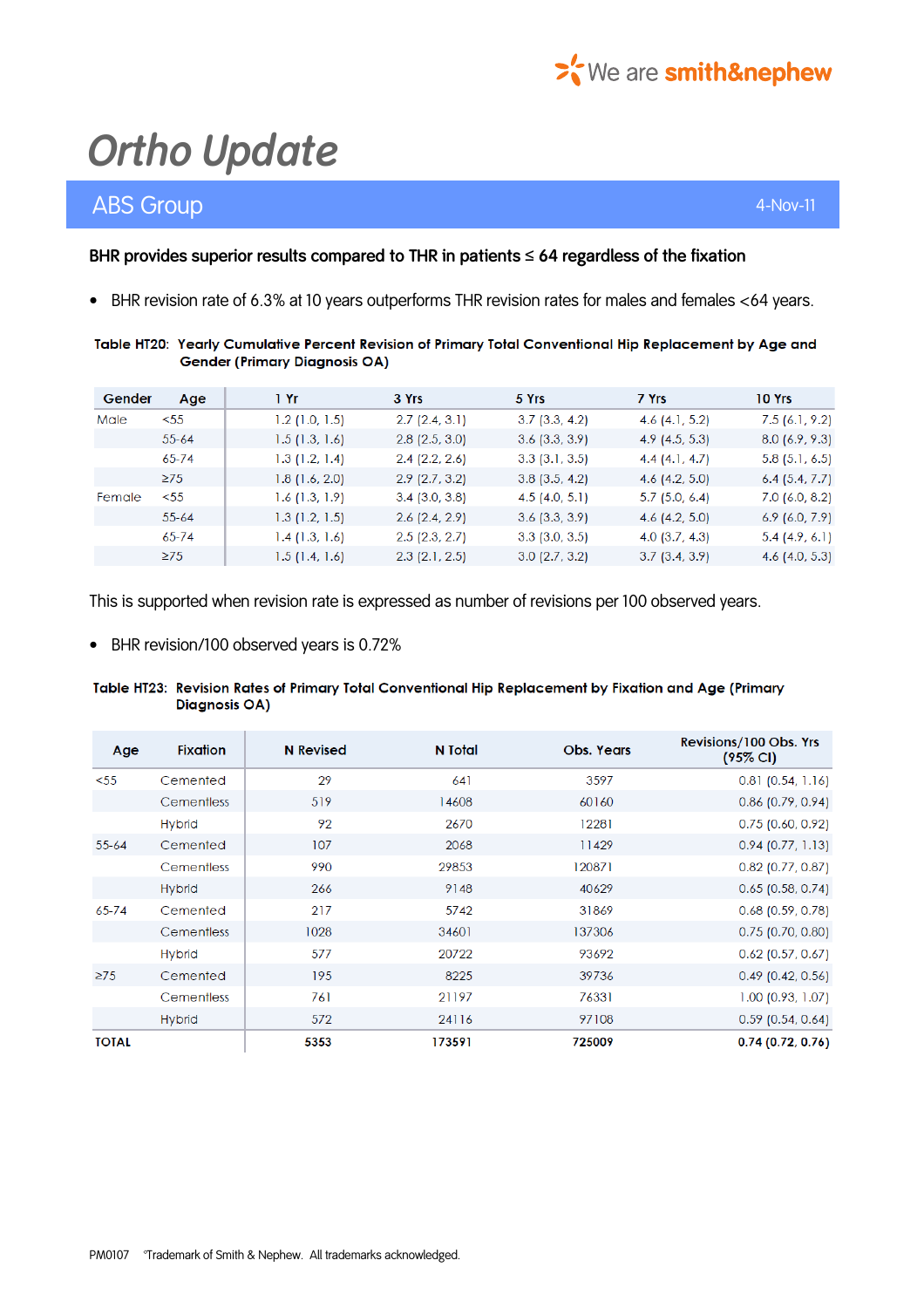

## ABS Group 4-Nov-11 and 200 million and 200 million and 200 million and 200 million and 4-Nov-11

### 3. Outcome of first revision

Re-revision rates for resurfacing are lower than re-revision for THR. Revisions in the resurfacing group have a high proportion of badly performing devices such ASR™ or Durom® .

#### Table R3: Re-revision Rates of Known Primary Total Conventional Hip Replacement (Primary Diagnosis OA, excluding first revision for Infection)

| <b>Revision of Primary</b> | N Revised | N Total | <b>Obs. Years</b> | Revisions/100 Obs. Yrs<br>$(95\% \text{ Cl})$ |
|----------------------------|-----------|---------|-------------------|-----------------------------------------------|
| Minor                      | 188       | 1167    | 3768              | 4.99 (4.30, 5.76)                             |
| Major Partial              | 323       | 2806    | 8292              | 3.90(3.48, 4.34)                              |
| Major Total                | 40        | 445     | 1052              | $3.80$ (2.72, 5.18)                           |
| <b>All Revision</b>        | 551       | 4418    | 13112             | 4.20 (3.86, 4.57)                             |

Note: Excluding revisions where no minor or major femoral/acetabular components have been inserted.

#### Table R7: Re-revision Rates of Known Primary Total Resurfacing Hip Replacement (Primary Diagnosis OA, excluding first revision for Infection)

| <b>Revision of Primary</b> | N Revised | N Total | <b>Obs. Years</b> | Revisions/100 Obs. Yrs<br>$(95\% \text{ Cl})$ |
|----------------------------|-----------|---------|-------------------|-----------------------------------------------|
| Acetabular Component       |           | -37     | 160               | $3.75$ (1.38, 8.16)                           |
| Femoral Component          |           | 287     | 1150              | $2.35$ (1.55, 3.42)                           |
| THR (Femoral/Acetabular)   |           | 222     | 472               | 4.45 (2.76, 6.80)                             |
| <b>All Revision</b>        | 54        | 546     | 1782              | 3.03(2.28, 3.95)                              |

Note: Excluding revisions where no major femoral/acetabular components have been inserted.

- Minor revisions account for 15.3% of all THR revisions, the most common is head or insert exchange and this type of revision accounts for 10.6% of all revisions.
- When revising a failed BHR°, conversion to a primary is relatively straightforward<sup>1</sup>.
- Total hip replacement after a failed BHR has comparable clinical and functional outcomes to primary total hip replacement<sup>\*</sup>.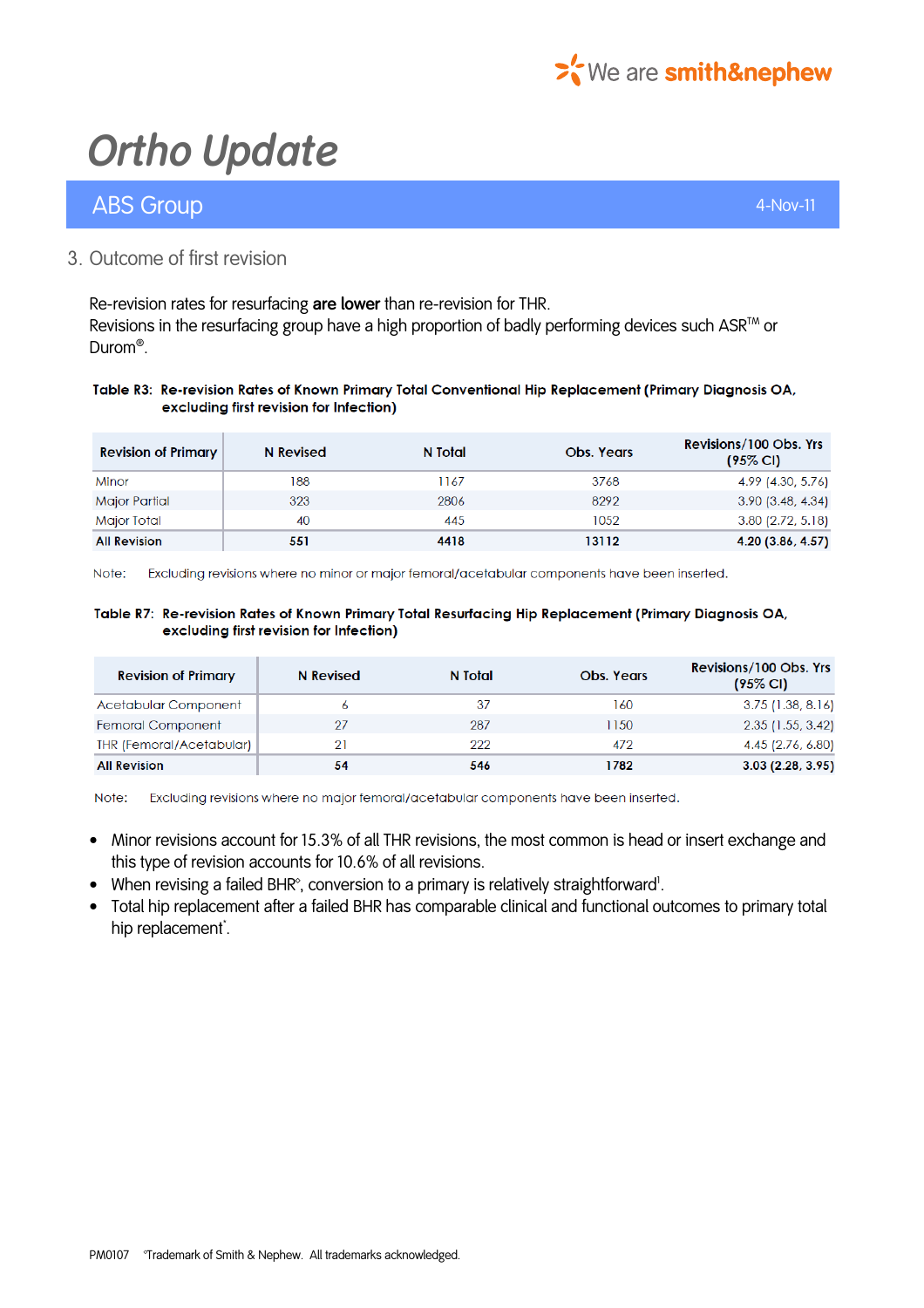

## ABS Group 4-Nov-11 and 200 million and 200 million and 200 million and 200 million and 4-Nov-11

- 4. Large Diameter MoM THR: BHR<sup>®</sup> combined with Smith & Nephew stems perform at a comparable rate to other bearings
	- BHR & SYNERGY® combination failure rate at 5 years is 3.2 (2.0 5.0) outperforming other bearings with large heads

#### Table HT34: Yearly Cumulative Percent Revision of Primary Total Conventional Hip Replacement by Bearing Surface and Head Size (Primary Diagnosis OA)

| <b>Bearing Surface</b>                  | Head<br><b>Size</b> | 1Yr              | 3 Yrs                             | 5 Yrs            | 7 Yrs                                              | 10 Yrs                            |
|-----------------------------------------|---------------------|------------------|-----------------------------------|------------------|----------------------------------------------------|-----------------------------------|
| Ceramic/Ceramic                         | ≤32mm               | 1.6(1.4, 1.7)    | $2.7$ (2.4, 2.9)                  | $3.4$ (3.2, 3.7) |                                                    | 4.3 $(4.0, 4.6)$ 5.6 $(4.9, 6.3)$ |
|                                         | >32mm               | 1.4(1.2, 1.6)    | $2.4$ (2.1, 2.8)                  | 3.4(2.9, 3.9)    | 3.9(3.3, 4.6)                                      |                                   |
| Ceramic/Polyethylene                    | $\leq$ 32mm         |                  | $1.5(1.2, 1.9)$ 2.4 (2.0, 2.9)    |                  | $3.1$ (2.6, 3.7) 4.1 (3.5, 4.9) 8.1 (6.5, 10.2)    |                                   |
|                                         | $>32$ mm            | $3.6$ (1.7, 7.6) |                                   |                  |                                                    |                                   |
| Ceramic/Modified Polyethylene           | ≤32mm               | 1.4(1.2, 1.7)    | $2.4$ (2.1, 2.8)                  |                  | 2.9 (2.5, 3.3) 3.7 (3.2, 4.3)                      | $6.2$ (4.8, 8.1)                  |
|                                         | $>32$ mm            | 1.2(0.9, 1.7)    | $2.6$ (2.0, 3.4)                  | 3.5(2.4, 5.0)    |                                                    |                                   |
| Metal/Metal                             | $\leq 32$ mm        | 1.5(1.2, 1.9)    | 3.0(2.6, 3.6)                     |                  | $3.9$ (3.3, 4.5) 4.5 (3.9, 5.2) 5.2 (4.4, 6.1)     |                                   |
|                                         | $>32$ mm            | 1.7(1.5, 1.9)    | 4.6 $(4.2, 5.0)$                  |                  | 7.1 (6.6, 7.7) 9.4 (8.5, 10.4)                     |                                   |
| Metal/Polyethylene                      | $\leq 32$ mm        | $1.4$ (1.3, 1.6) | $2.5$ (2.3, 2.7)                  |                  | $3.6$ (3.3, 3.8) $4.8$ (4.5, 5.2) $7.1$ (6.5, 7.8) |                                   |
|                                         | $>32$ mm            | 1.7(0.7, 3.7)    | $4.2$ (1.9, 9.2)                  |                  |                                                    |                                   |
| Metal/Modified Polyethylene             | $\leq$ 32mm         | 1.4(1.3, 1.5)    | $2.3$ (2.1, 2.4) $2.9$ (2.7, 3.0) |                  |                                                    | $3.6$ (3.4, 3.8) 4.7 (4.3, 5.1)   |
|                                         | >32mm               | 1.5(1.3, 1.7)    | $2.3$ (2.0, 2.7)                  | $3.2$ (2.7, 3.8) | $3.8$ (3.0, 4.8)                                   |                                   |
| Ceramicised Metal/Modified Polyethylene | ≤32mm               | 1.0(0.8, 1.4)    | 1.5(1.1, 1.9)                     | 1.8(1.4, 2.3)    | $2.2$ (1.6, 2.9)                                   |                                   |
|                                         | >32mm               | $1.4$ (1.0, 2.0) | 1.9(1.4, 2.7)                     | 2.1(1.5, 2.9)    |                                                    |                                   |
| Other $(5)$                             | $\leq 32$ mm        | 1.9(0.9, 4.0)    |                                   |                  | $3.6$ (2.0, 6.3) $4.0$ (2.3, 6.8) 7.2 (4.1, 12.5)  |                                   |
|                                         | >32mm               | $2.3$ (1.4, 3.9) |                                   |                  |                                                    |                                   |

• BHR & SYNERGY® combination has comparable results to popular bearing choices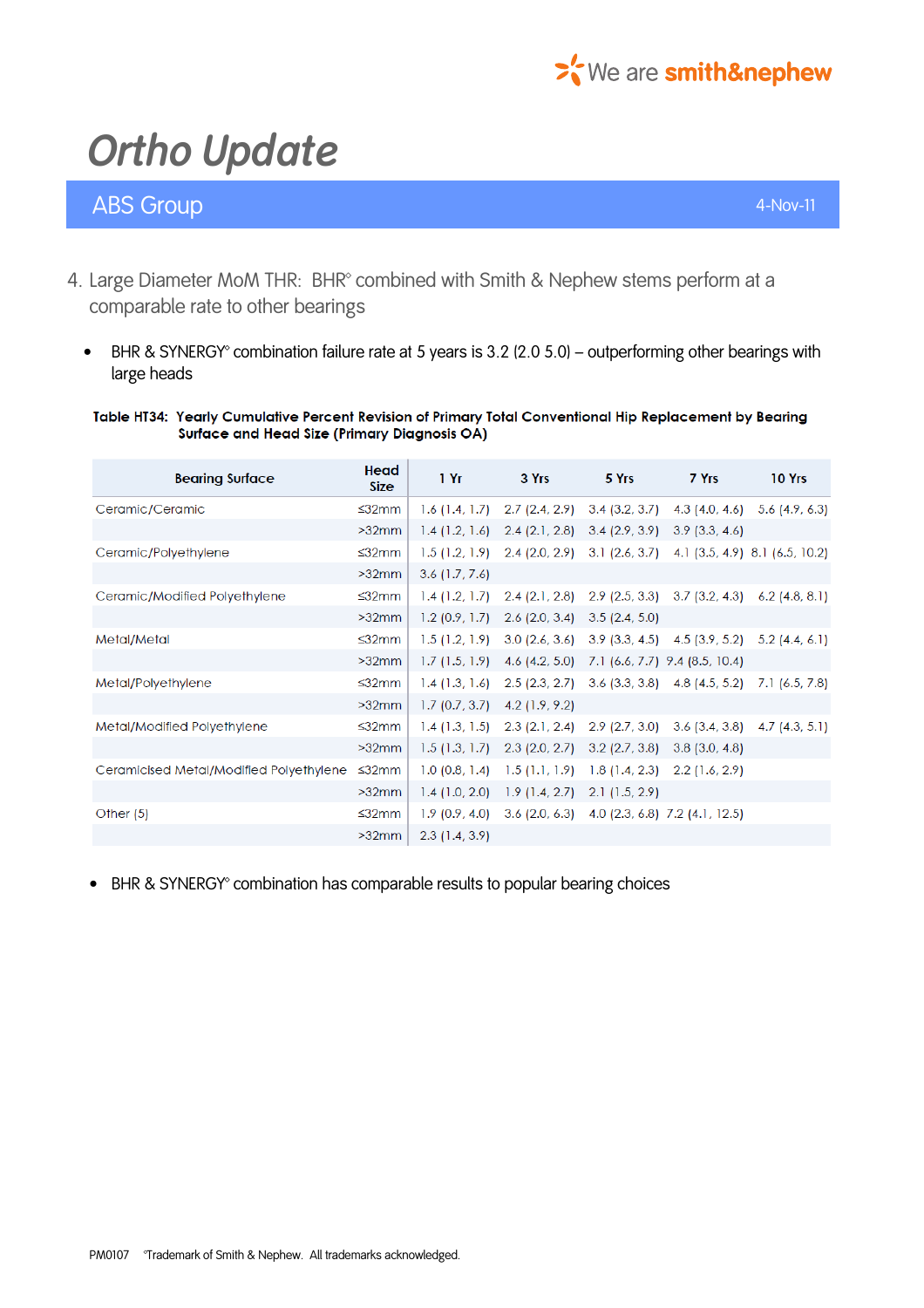

## ABS Group 4-Nov-11

### 5. Higher than anticipated revision rates

#### Table IP11: Yearly Cumulative Percent Revision of Individual Total Resurfacing Hip identified as having a Higher than Anticipated Revision Rate

| <b>CPR</b>                          | 1Yr               | 3 Yrs              | 5 Yrs            | 7 Yrs              | 10 Yrs |
|-------------------------------------|-------------------|--------------------|------------------|--------------------|--------|
| Identified and no longer used       |                   |                    |                  |                    |        |
| ASR/ASR                             | $3.3$ (2.5, 4.5)  | $5.9$ (4.7, 7.5)   | 10.5(8.6, 12.7)  | 13.0(9.3, 17.9)    |        |
| *Cormet 2000 HAP                    | $6.3$ (2.9, 13.5) | 8.4(4.3, 16.1)     | 9.5(5.0, 17.4)   | $12.6$ (7.4, 21.2) |        |
|                                     |                   |                    |                  |                    |        |
| <b>Re-Identified and still used</b> |                   |                    |                  |                    |        |
| <b>Bionik/Bionik</b>                | 3.8(1.8, 7.7)     | $10.0$ (6.1, 16.4) |                  |                    |        |
| Durom/Durom                         | 3.1(2.2, 4.6)     | $5.4$ (4.0, 7.2)   | $7.3$ (5.6, 9.5) | $9.6$ (6.7, 13.7)  |        |
|                                     |                   |                    |                  |                    |        |
| <b>Newly Identified</b>             |                   |                    |                  |                    |        |
| Recap/Recap                         | $4.3$ (2.2, 8.4)  | $6.0$ (3.4, 10.7)  |                  |                    |        |
|                                     |                   |                    |                  |                    |        |

#### Figure IP5: Cumulative Percent Revision of Individual Total Resurfacing Hip re-identified and still used



- Only 15 Bionik resurfacing prosthesis were implanted in 2010
- Durom has never been used in great numbers and has gradually been declining. 24 prosthesis were implanted in 2010.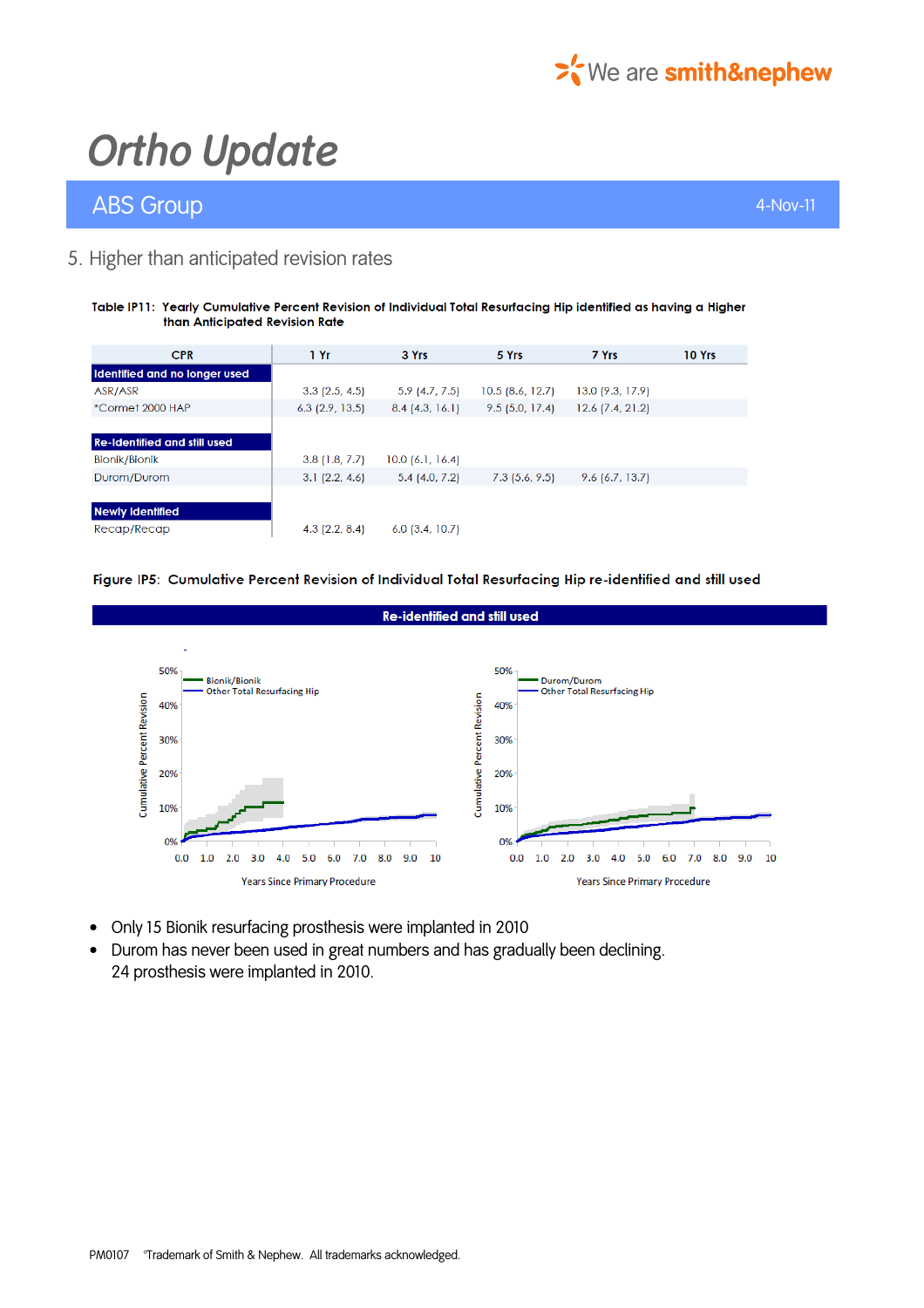

## ABS Group 4-Nov-11 and 200 million and 200 million and 200 million and 200 million and 4-Nov-11



• The Recap resurfacing device has been newly identified this year, although it was identified prior to 2010 it is regarded as a newly identified prosthesis as it was not identified last year.